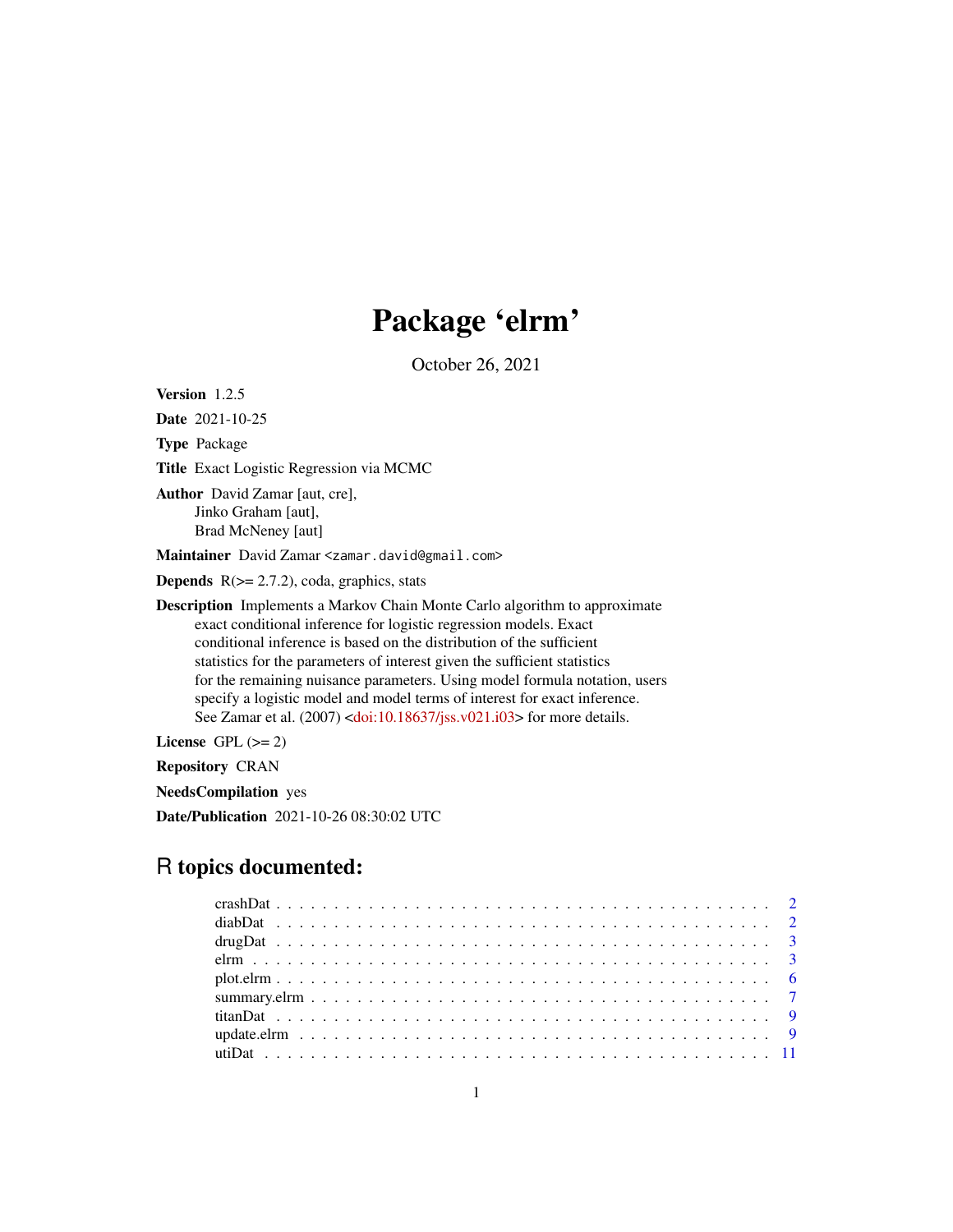<span id="page-1-0"></span>2 diabDate of the contract of the contract of the contract of the contract of the contract of the contract of the contract of the contract of the contract of the contract of the contract of the contract of the contract of

#### **Index** [12](#page-11-0)

crashDat *Crash Dataset: Calibration of Crash Dummies in Automobile Safety Tests*

# Description

Data from 58 simulated car crashes were analyzed. The relationship between the crash outcome (fatal, non-fatal) and 3 covariates was modeled.

#### Usage

data(drugDat)

#### Format

Matrix with columns:

|                       |  | [,1] age numeric designed age of the crash dummy                                                                   |
|-----------------------|--|--------------------------------------------------------------------------------------------------------------------|
|                       |  | [,2] vel numeric velocity of the car at impact                                                                     |
|                       |  | $[0.3]$ acl numeric acceleration of the car at impact                                                              |
| $\left[ .4 \right]$ y |  | numeric outcome from test (1=fatal, 0=non-fatal)                                                                   |
| $\lceil .5 \rceil$ n  |  | numeric number of binomial trials. For this data, n is a vector of ones, thus each trial is modeled as a Bernoulli |
|                       |  |                                                                                                                    |

diabDat *Simulated Diabetes Dataset*

# Description

This dataset was simulated by sampling cases from an existing type 1 diabetes study (the original data could not be disclosed). The study investigates the relationship between concentration levels (low and high) of the islet antigen 2 antibody (IA2A) and several covariates of potential interest in type 1 diabetes patients (age, gender, and the number of copies (0,1 or 2) of the HLA-DQ2, HLA-DQ8 and HLA-DQ6.2 haplotypes).

#### Usage

data(diabDat)

# Format

Matrix with columns:

| $[0,1]$ n |  | numeric number of binomial trials.                                                                  |
|-----------|--|-----------------------------------------------------------------------------------------------------|
|           |  | [.2] IA2A numeric number of patients with high concentration levels of the islet antigen 2 antibody |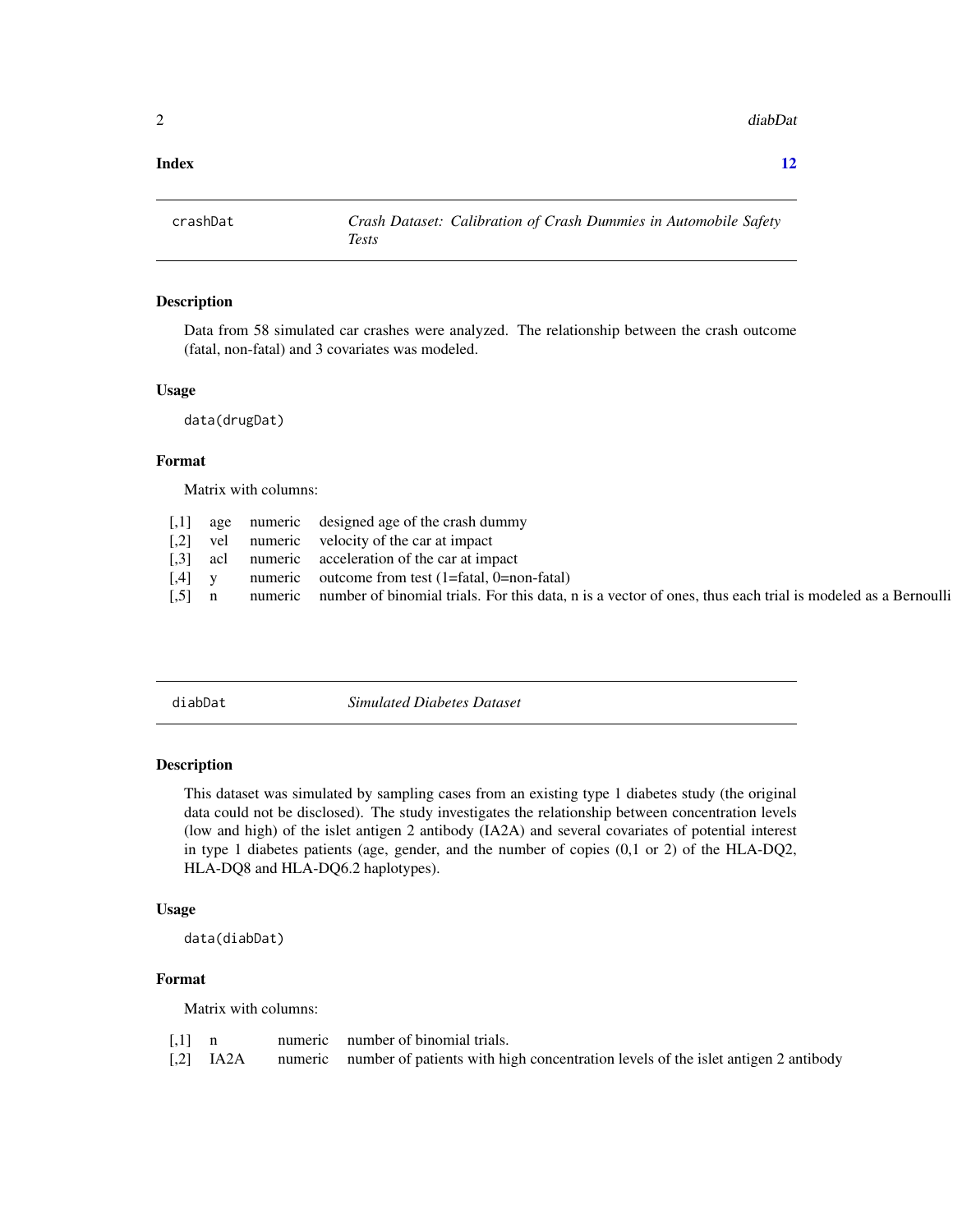<span id="page-2-0"></span>elrm 3

| $\left[ .3 \right]$ | gender | numeric gender of patient                                                        |
|---------------------|--------|----------------------------------------------------------------------------------|
| [4]                 | age    | numeric age of patient                                                           |
| $\left[ .5 \right]$ | nDO2   | numeric number of copies of the HLA-DQ2 haplotype $(0,1, \text{ or } 2)$         |
| $\left[ .6 \right]$ | nDO8   | numeric number of copies of the HLA-DQ8 haplotype $(0,1,$ or 2)                  |
|                     |        | [.7] nDQ6.2 numeric number of copies of the HLA-DQ6.2 haplotype $(0,1, 0, 0, 2)$ |

drugDat *Drug Dataset*

# Description

Simulated data for a hypothetical drug experiment comparing control versus treatment.

# Usage

data(drugDat)

# Format

Matrix with columns:

| $\left\lceil .1 \right\rceil$ | sex | numeric gender (1=male, 0=female)                                   |
|-------------------------------|-----|---------------------------------------------------------------------|
|                               |     | [,2] treatment numeric treatment type $(1 = t$ reatment, 0=control) |
|                               |     | [.3] recovered numeric number of subjects that recovered            |
| $\lceil .4 \rceil$ n          |     | numeric number of binomial trials                                   |

<span id="page-2-1"></span>elrm *elrm: exact-like inference in logistic regression models*

#### Description

elrm implements a modification of the Markov Chain Monte Carlo algorithm proposed by Forster et al. (2003) to approximate exact conditional inference for logistic regression models. The modifications can handle larger datasets than the original algorithm (Zamar 2006). Exact conditional inference is based on the distribution of the sufficient statistics for the parameters of interest given the sufficient statistics for the remaining nuisance parameters. Using model formula notation, users specify a logistic model and model terms of interest for exact inference.

#### Usage

```
elrm(formula, interest, r = 4, iter = 1000, dataset, burnIn = 0, alpha = 0.05)
```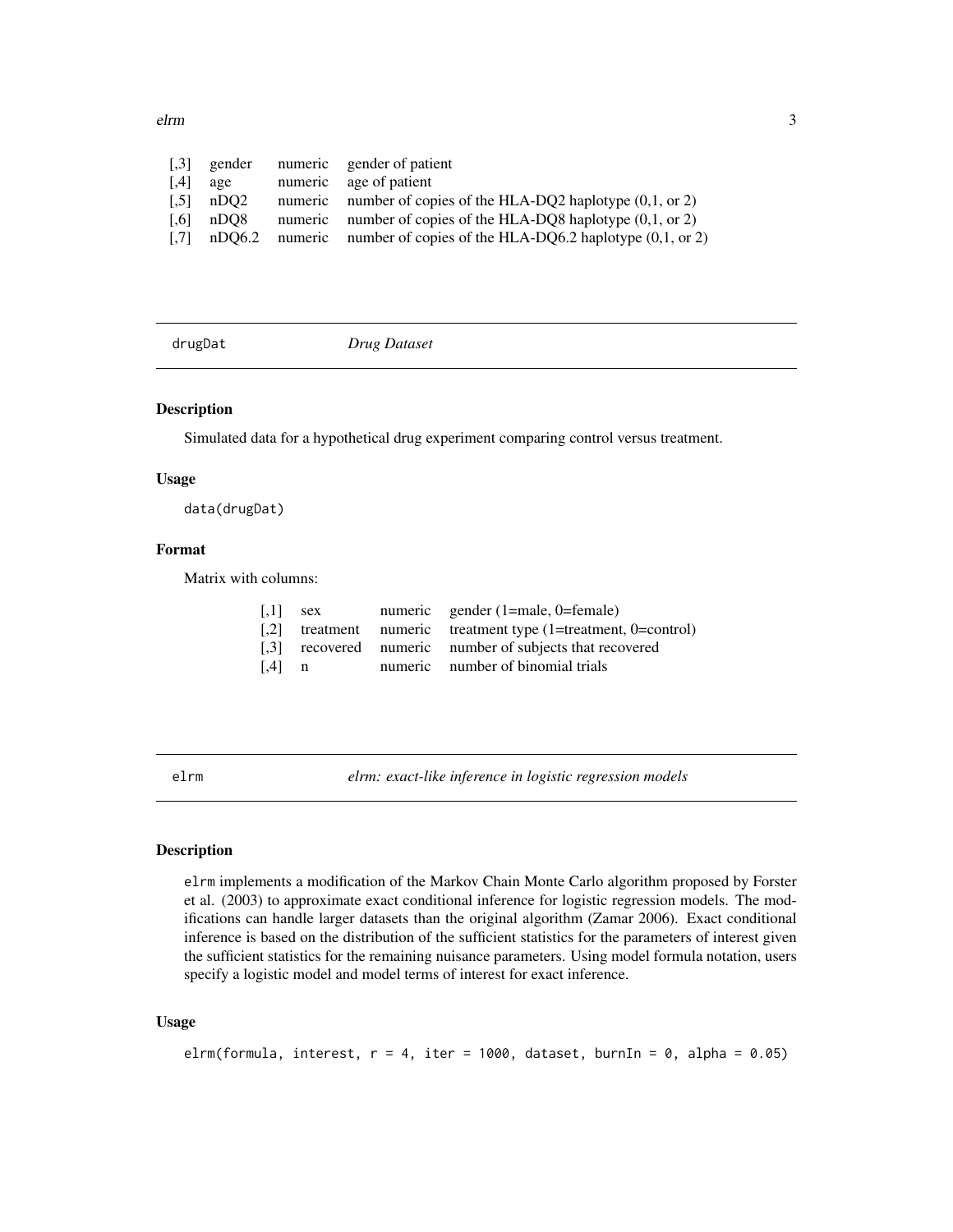<span id="page-3-0"></span>

| formula  | a formula object that contains a symbolic description of the logistic regression<br>model of interest in the usual R formula format. One exception is that the bi-<br>nomial response should be specified as <i>success/trials</i> , where <i>success</i> gives the<br>number of successes and <i>trials</i> gives the number of binomial trials for each row<br>of dataset.                                   |  |  |
|----------|----------------------------------------------------------------------------------------------------------------------------------------------------------------------------------------------------------------------------------------------------------------------------------------------------------------------------------------------------------------------------------------------------------------|--|--|
| interest | a formula object that contains a symbolic description of the model terms for<br>which exact conditional inference is of interest.                                                                                                                                                                                                                                                                              |  |  |
| r        | a parameter of the MCMC algorithm that influences how the Markov chain<br>moves around the state space. Small values of r cause the chain to take small,<br>relatively frequent steps through the state space; larger values cause larger, less<br>frequent steps. The value of r must be an even integer less than or equal to the<br>length of the response vector. Typical values are 4, 6 or 8; default=4. |  |  |
| iter     | an integer representing the number of Markov chain iterations to make (must be<br>larger than or equal to 1000); default=1000.                                                                                                                                                                                                                                                                                 |  |  |
| dataset  | a data. frame object where the data are stored.                                                                                                                                                                                                                                                                                                                                                                |  |  |
| burnIn   | the burn-in period to use when conducting inference. Values of the Markov<br>chain in the burn-in period are discarded; default=0.                                                                                                                                                                                                                                                                             |  |  |
| alpha    | determines the level used for confidence intervals; default=0.05.                                                                                                                                                                                                                                                                                                                                              |  |  |

#### Details

The function summary() (i.e., [summary.elrm](#page-6-1)) can be used to obtain or print a summary of the results.

Each estimated exact p-value is based on the conditional probabilities test.

The Monte Carlo standard error of each p-value is computed by the batch-means method (Geyer C.J. 1992).

Inference on each parameter must be based on a Markov chain of at least 1000 iterations, otherwise NA is returned.

If the observed value of the sufficient statistic for a parameter is either the maximum or the minimum value sampled, the MUE of the parameter is given instead of the CMLE. In such cases, the resulting confidence interval is open-ended on one side.

Apart from the documentation files accompanying this package, the elrm package vignette may be downloaded from https://www.jstatsoft.org/article/view/v021i03. The vignette is also distributed with the code.

#### Value

coeffs a vector containing the parameter estimates.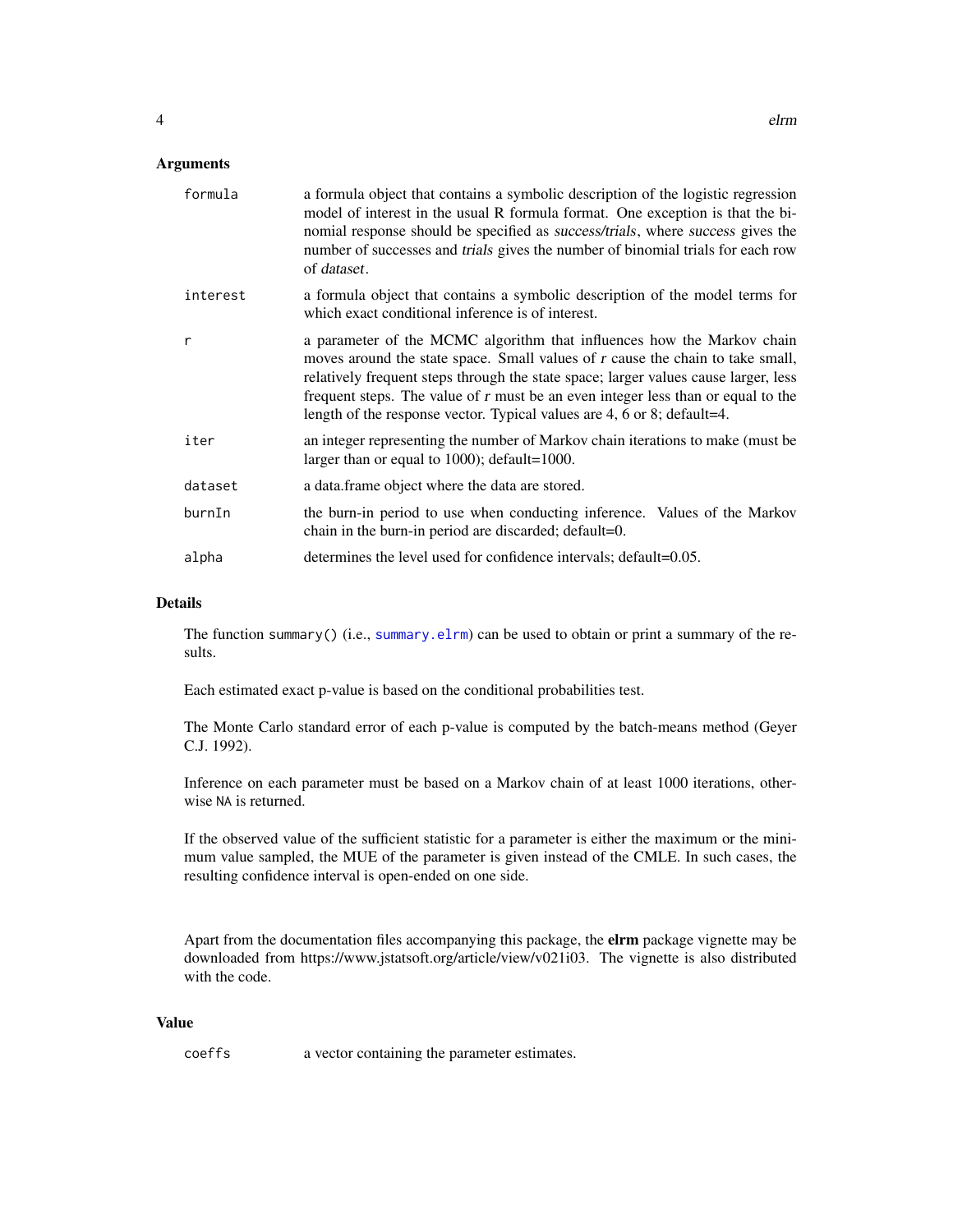<span id="page-4-0"></span>elrm 5

| coeffs.ci     | a list containing (1-alpha)*100% confidence intervals for each parameter of in-<br>terest.                                                                                                                                    |
|---------------|-------------------------------------------------------------------------------------------------------------------------------------------------------------------------------------------------------------------------------|
| p.values      | a vector containing the estimated p-value for jointly testing that the parameters<br>of interest are simultaneously equal to zero, and the full conditional p-values<br>from separately testing each parameter equal to zero. |
| p.values.se   | a vector containing the Monte Carlo standard errors of the estimated p-values of<br>each term of interest.                                                                                                                    |
| mc            | an mome object containing the Markov chain of sampled values of the sufficient<br>statistics for the parameters of interest. Columns correspond to parameters; rows<br>to Monte Carlo iterations.                             |
| mc.size       | a vector containing the lengths of the extracted Markov chains used in testing<br>each parameter. The length of the Markov chain used for the joint test (i.e., iter)<br>is also included as the first element.               |
| obs.suff.stat | a vector containing the observed value of the sufficient statistic for each param-<br>eter of interest.                                                                                                                       |
| distribution  | a list containing distribution tables for the sampled values of the sufficient statis-<br>tic of the parameters of interest conditional on all the rest.                                                                      |
| call.history  | a list composed of the matched call and the history of calls to update().                                                                                                                                                     |
| dataset       | the data.frame object that was passed to elrm() as an argument.                                                                                                                                                               |
| last          | the last response vector sampled by the Markov chain.                                                                                                                                                                         |
| r             | the value of $r$ passed to $elrm$ () as an argument.                                                                                                                                                                          |
| ci.level      | the level used when constructing the confidence intervals for the parameters of<br>interest. The level is calculated as $(1\text{-}alpha)*100\%$ .                                                                            |

# Warning

The labels of the terms in the in the interest model should match those found in the formula model. Thus, the term.labels attribute of terms.formula(interest) should match those found in terms.formula(formula). Please see the Examples section for more details.

#### Author(s)

David Zamar, Jinko Graham, Brad McNeney

### References

Zamar, D., McNeney, B., & Graham, J. (2007). elrm: Software Implementing Exact-Like Inference for Logistic Regression Models. Journal of Statistical Software, 21(3), 1-18.

Zamar, D., Monte Carlo Markov Chain Exact Inference for Binomial Regression Models. Master's thesis, Statistics and Actuarial Sciences, Simon Fraser University, 2006

Forster, J.J., McDonald, J.W. & Smith, P.W.F. Markov chain Monte Carlo exact inference for binomial and multinomial logistic regression models. Statistics and Computing 13, 169-177 (2003).

Geyer, C.J. Practical Markov chain Monte Carlo. Statistical Science, 7:473-511, 1992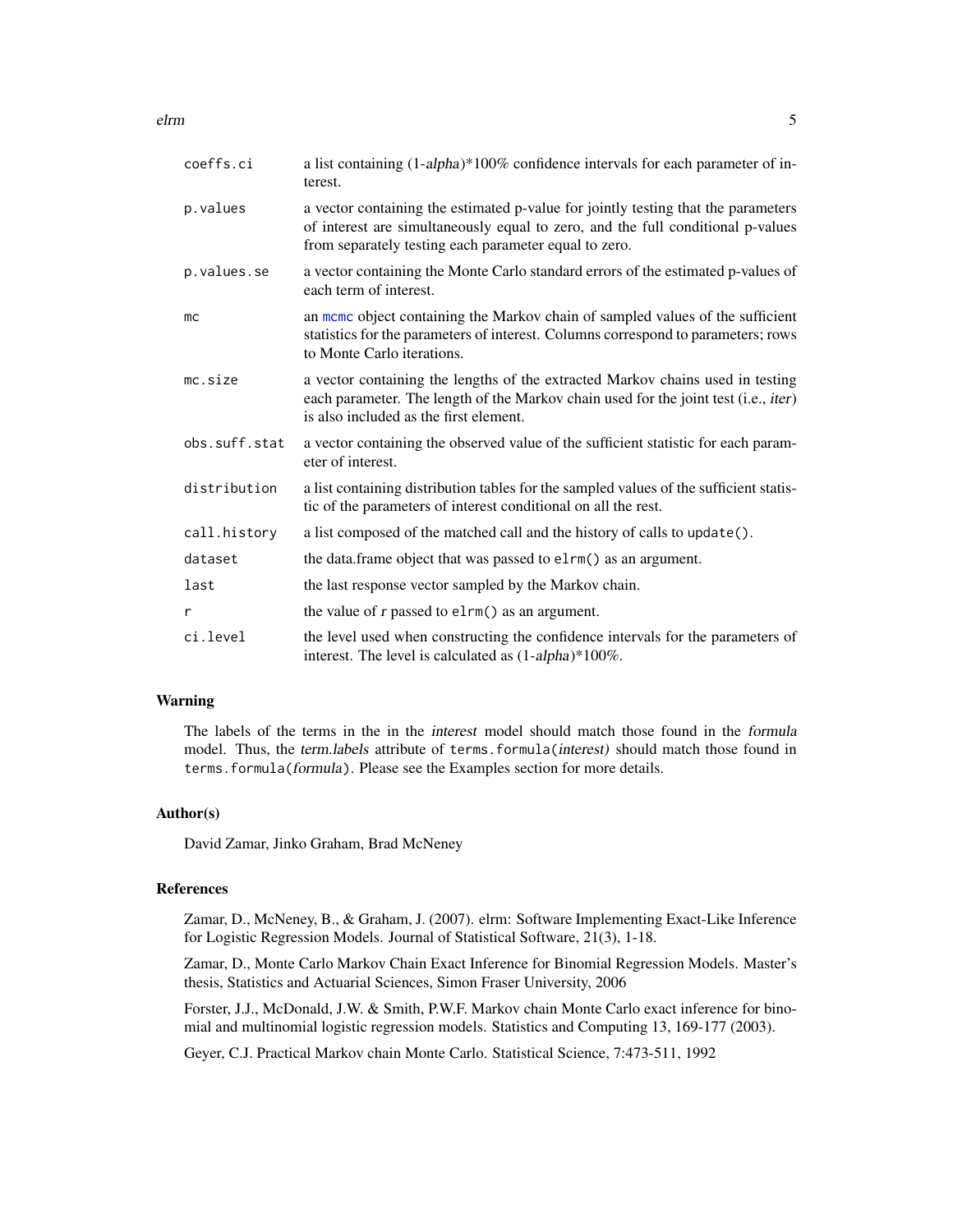# See Also

[update.elrm](#page-8-1), [summary.elrm](#page-6-1), [plot.elrm](#page-5-1).

#### Examples

```
# Drug dataset example with sex and treatment as the variables of interest
data(drugDat);
drug.elrm = elrm(formula=recovered/n~sex+treatment, interest=~sex+treatment,
r=4,iter=40000, burnIn=1000, dataset=drugDat);
```

```
# crash dataset example where the terms of interest are age and
# the interaction of age and velocity.
data(crashDat);
crash.elrm = elrm(formula=y/n~vel+age+vel:age, interest=~vel:age, r=4, iter=20000,
dataset=crashDat, burnIn=100);
# Urinary tract dataset example with dia as the variable of interest
data(utiDat);
uti.elrm = elrm(uti/n~age+current+dia+oc+pastyr+vi+vic+vicl+vis, interest=~dia,r=4,
iter=20000,burnIn=1000, dataset=utiDat);
```

```
plot.elrm Plot Diagnostics for an elrm Object
```
## Description

Produces both a trace plot and histogram of the sampled values of each sufficient statistic of interest. Sampled values within the burn-in period are also plotted.

#### Usage

```
## S3 method for class 'elrm'
plot(x, p = 1, breaks = "Sturges", ask=False, ...)
```
#### Arguments

| X         | an object of class elrm, resulting from a call to elrm() or a previous call to<br>$update()$ .                                                                                                                                                                |
|-----------|---------------------------------------------------------------------------------------------------------------------------------------------------------------------------------------------------------------------------------------------------------------|
| р         | the sampling fraction of points to be plotted. A random sample consisting of<br>$p*100\%$ of all the observations in the Markov chain is plotted; default=1.                                                                                                  |
| breaks    | a vector giving the number of cells to use for the histogram of each sufficient<br>statistic of interest or a single number giving the number of cells for each his-<br>togram or the character string naming an algorithm to compute the number of<br>cells. |
| ask       | the graphics parameter ask: see par for details. If set to TRUE will ask between<br>plots corresponding to each sufficient statistic; default=FALSE.                                                                                                          |
| $\ddotsc$ | additional arguments to the plot function (currently unused).                                                                                                                                                                                                 |

<span id="page-5-0"></span>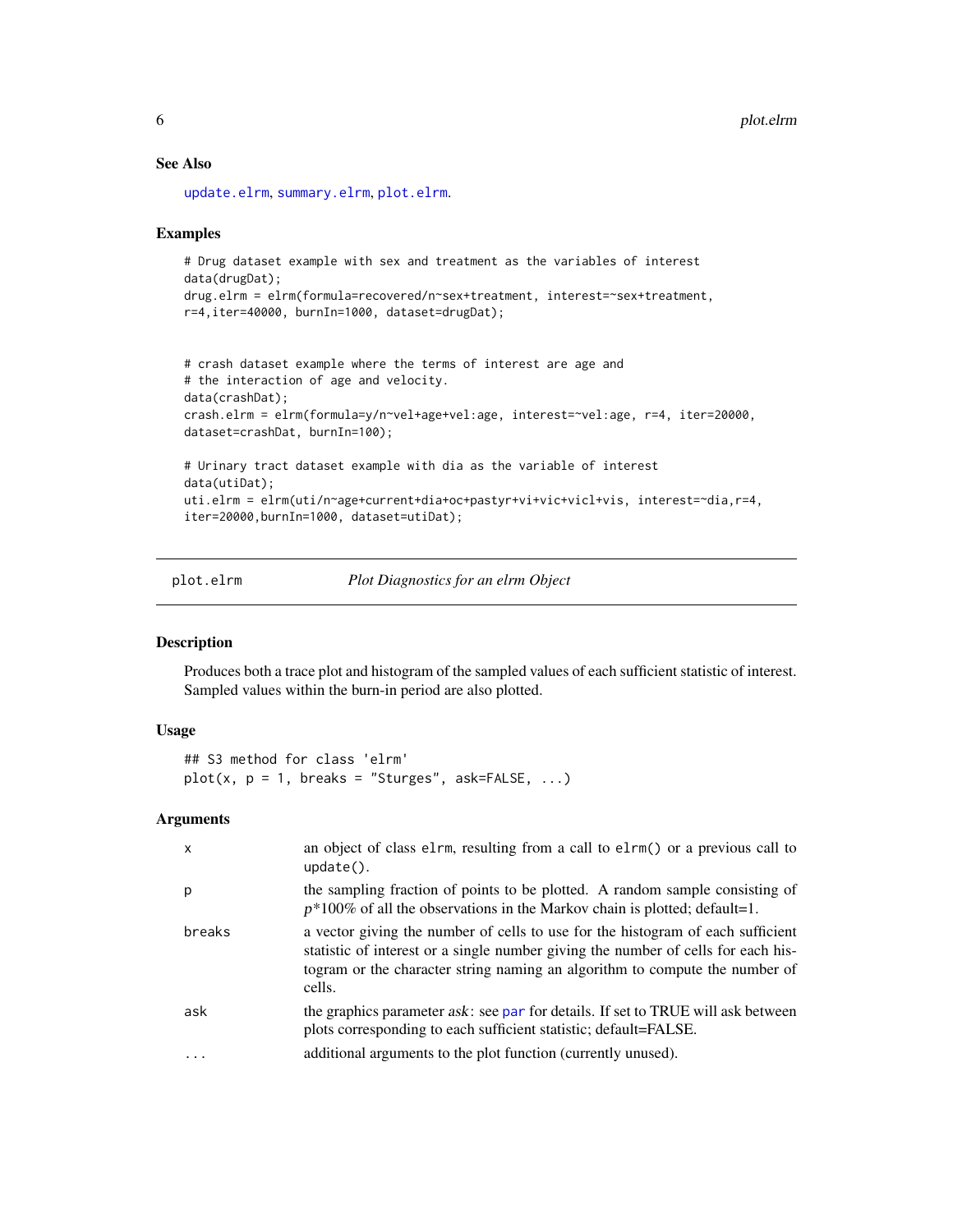# <span id="page-6-0"></span>summary.elrm 7

#### Details

The default for breaks is "Sturges": see [nclass.Sturges](#page-0-0). Other names for which algorithms are supplied are "Scott" and "FD".

#### Value

No return value. Creates a plot of the sampled sufficent statistics for each parameter of interest.

#### Author(s)

David Zamar, Jinko Graham, Brad McNeney

#### References

Zamar, D., McNeney, B., & Graham, J. (2007). elrm: Software Implementing Exact-Like Inference for Logistic Regression Models. Journal of Statistical Software, 21(3), 1-18.

Zamar, D., Monte Carlo Markov Chain Exact Inference for Binomial Regression Models. Master's thesis, Statistics and Actuarial Sciences, Simon Fraser University, 2006

Forster, J.J., McDonald, J.W. & Smith, P.W.F. Markov chain Monte Carlo exact inference for binomial and multinomial logistic regression models. Statistics and Computing 13, 169-177 (2003).

Geyer, C.J. Practical Markov chain Monte Carlo. Statistical Science, 7:473-511, 1992

#### See Also

[update.elrm](#page-8-1), [summary.elrm](#page-6-1), [elrm](#page-2-1).

#### Examples

```
# Drug dataset example with treatment as the variables of interest
data(drugDat);
drug.elrm = elrm(formula=recovered/n~sex+treatment, interest=~treatment, r=4,
iter=2000, burnIn=100, dataset=drugDat);
# Plot the sampled values of the sufficient statistic for the parameter(s) of
# interest
plot(drug.elrm,p=0.10,ask=TRUE);
```
<span id="page-6-1"></span>summary.elrm *Summarize an elrm Object*

#### **Description**

Summary method for class elrm that formats and prints out the results of an elrm object.

#### Usage

```
## S3 method for class 'elrm'
summary(object, ...)
```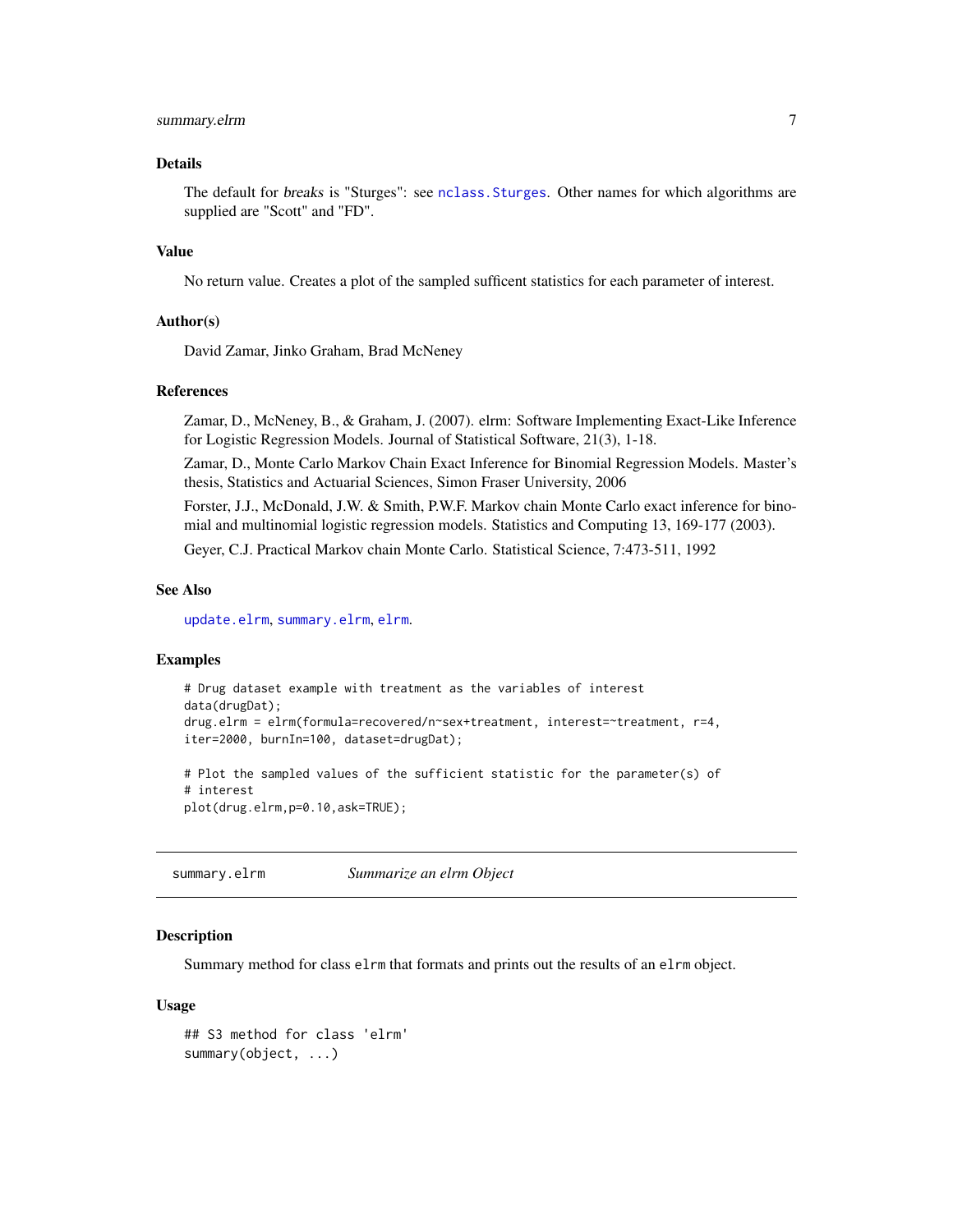#### <span id="page-7-0"></span>Arguments

| obiect | an object of class elm, resulting from a call to elm() or a previous call to<br>$update()$ . |
|--------|----------------------------------------------------------------------------------------------|
| .      | additional arguments to the summary function (currently unused).                             |

#### Details

The following results are formatted and printed to the screen: the matched call, coefficient estimates and confidence intervals for each model term of interest, estimated p-value for jointly testing that the parameters of interest are simultaneously equal to zero, full conditional p-values from separately testing each parameter equal to zero, length of the Markov chain that inference was based on, and the Monte Carlo standard error of each reported p-value.

#### Value

No return value. Results are printed to the screen.

#### Author(s)

David Zamar, Jinko Graham, Brad McNeney

#### References

Zamar, D., McNeney, B., & Graham, J. (2007). elrm: Software Implementing Exact-Like Inference for Logistic Regression Models. Journal of Statistical Software, 21(3), 1-18.

Zamar, D., Monte Carlo Markov Chain Exact Inference for Binomial Regression Models. Master's thesis, Statistics and Actuarial Sciences, Simon Fraser University, 2006

Forster, J.J., McDonald, J.W. & Smith, P.W.F. Markov chain Monte Carlo exact inference for binomial and multinomial logistic regression models. Statistics and Computing 13, 169-177 (2003).

Geyer, C.J. Practical Markov chain Monte Carlo. Statistical Science, 7:473-511, 1992

#### See Also

[update.elrm](#page-8-1), [plot.elrm](#page-5-1), [elrm](#page-2-1).

#### Examples

```
# Drug dataset example with sex as the variable of interest
data(drugDat);
drug.elrm = elrm(formula=recovered/n~sex+treatment, interest=~sex, r=4,
iter=2000, burnIn=100, dataset=drugDat);
# Summarize the results:
```

```
summary(drug.elrm);
```

```
# Urinary tract dataset example with dia as the variable of interst
data(utiDat);
uti.elrm = elrm(uti/n~age+current+dia+oc+pastyr+vi+vic+vicl+vis, interest=~dia, r=4,
```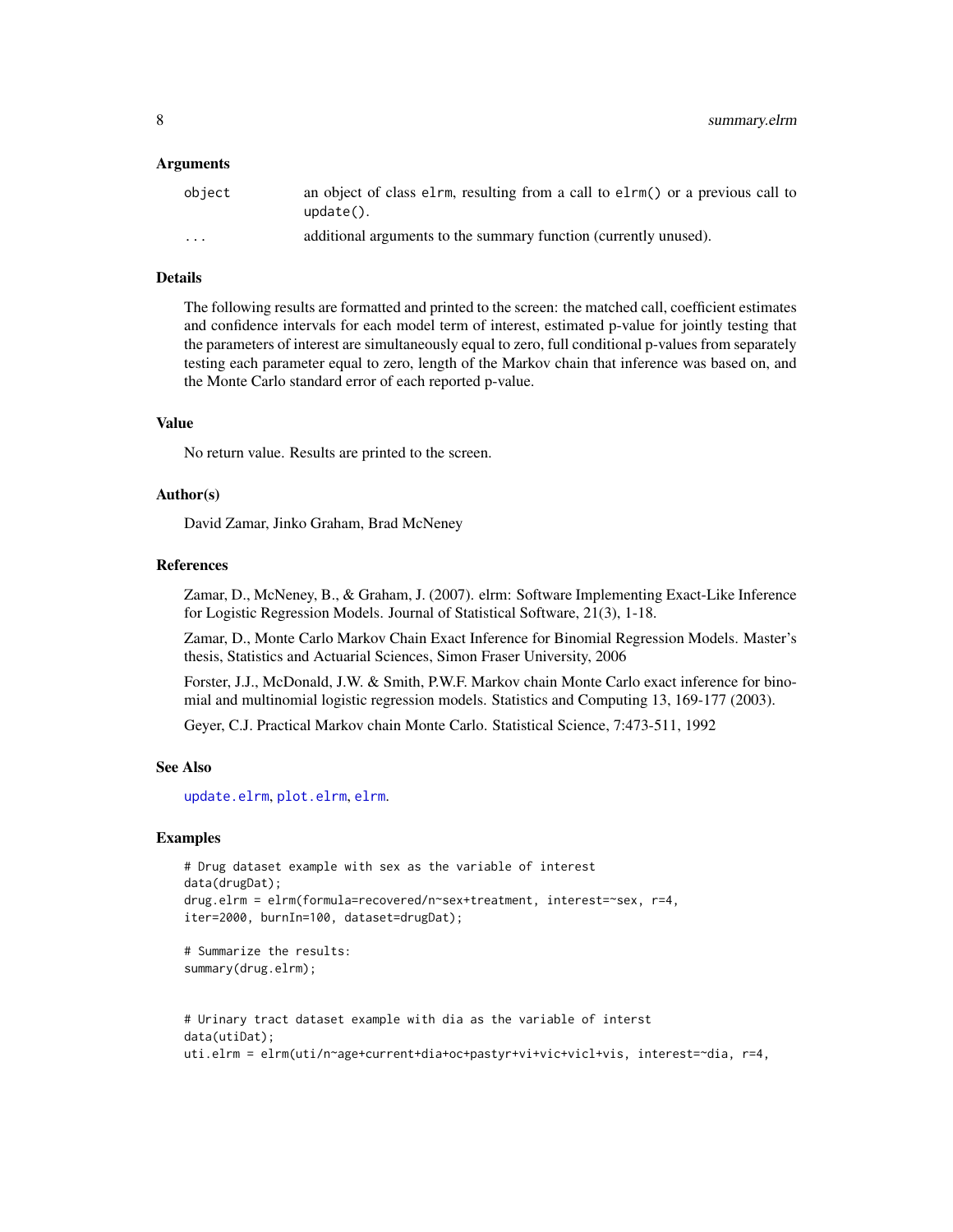# <span id="page-8-0"></span>update.elrm 9

```
iter=30000, burnIn=100, dataset=utiDat);
# Summarize the results:
summary(uti.elrm);
```
titanDat *Titanic Dataset*

#### Description

Relationship between survival and passenger class on the Titanic. The records of the sinking of the Titanic were studied to establish the relationship between survival and passenger class on the ship. For each person on board the ocean liner, this dataset records sex, age (child/adult), class (crew, 1st, 2nd, 3rd class) and whether or not the person survived.

#### Usage

data(titanDat)

### Format

Matrix with columns:

|  | [.1] surv numeric number of survivors                                                                         |
|--|---------------------------------------------------------------------------------------------------------------|
|  | [.2] n numeric total number of people                                                                         |
|  | [.3] class numeric passenger class $(0 = \text{crew}, 1 = \text{first}, 2 = \text{second}, 3 = \text{third})$ |
|  | [.4] age numeric age group $(1 = \text{adult}, 0 = \text{child})$                                             |
|  | [.5] sex numeric gender $(1 = \text{male}, 0 = \text{female})$                                                |

#### References

Mehta CR, Patel NR. Logxact for Windows. Cytel Software Corporation, Cambridge, USA, 1999.

<span id="page-8-1"></span>update.elrm *Update Method for Objects of Class elrm.*

#### Description

An update method for objects created by elrm(). Extends the Markov chain of an elrm object by a specified number of iterations.

#### Usage

```
## S3 method for class 'elrm'
update(object, iter, burnIn = 0, alpha = 0.05, ...)
```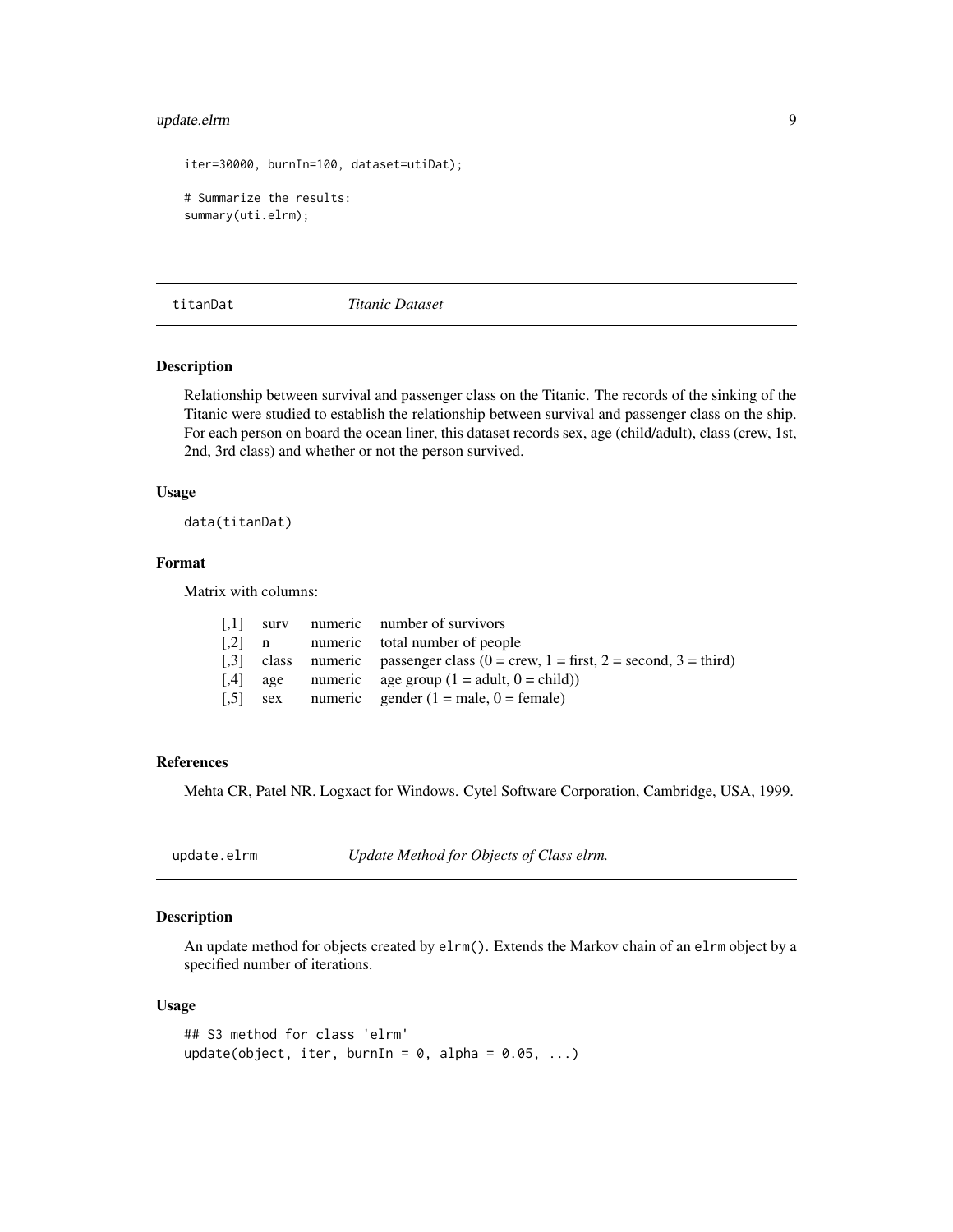#### <span id="page-9-0"></span>Arguments

| object   | an object of class elem, resulting from a call to elem() or a previous call to<br>$update()$ .                                     |
|----------|------------------------------------------------------------------------------------------------------------------------------------|
| iter     | an integer representing the number of Markov chain iterations to make.                                                             |
| burnIn   | the burn-in period to use when conducting inference. Values of the Markov<br>chain in the burn-in period are discarded; default=0. |
| alpha    | determines the level used for confidence intervals; default=0.05.                                                                  |
| $\cdots$ | additional arguments to the update function (currently unused).                                                                    |

# Details

Extends the Markov chain of an elrm object by creating a new Markov chain of the specified length using the last sampled value as the starting point. The newly created chain is then appended to the original. Subsequent inference is based on the extended Markov chain.

## Value

An object of class elrm.

#### Author(s)

David Zamar, Jinko Graham, Brad McNeney

#### References

Zamar, D., McNeney, B., & Graham, J. (2007). elrm: Software Implementing Exact-Like Inference for Logistic Regression Models. Journal of Statistical Software, 21(3), 1-18.

Zamar, D., Monte Carlo Markov Chain Exact Inference for Binomial Regression Models. Master's thesis, Statistics and Actuarial Sciences, Simon Fraser University, 2006

Forster, J.J., McDonald, J.W. & Smith, P.W.F. Markov chain Monte Carlo exact inference for binomial and multinomial logistic regression models. Statistics and Computing 13, 169-177 (2003).

Geyer, C.J. Practical Markov chain Monte Carlo. Statistical Science, 7:473-511, 1992

#### See Also

[summary.elrm](#page-6-1), [plot.elrm](#page-5-1), [elrm](#page-2-1).

#### Examples

```
# Drug dataset example with sex and treatment as the variables of interest
data(drugDat);
drug.elrm = elrm(formula=recovered/n~sex+treatment, interest=~treatment, r=4,
iter=2000, burnIn=0, dataset=drugDat);
```
# Summarize the results summary(drug.elrm);

# Call update and extend the chain by 15000 iterations and set the burn-in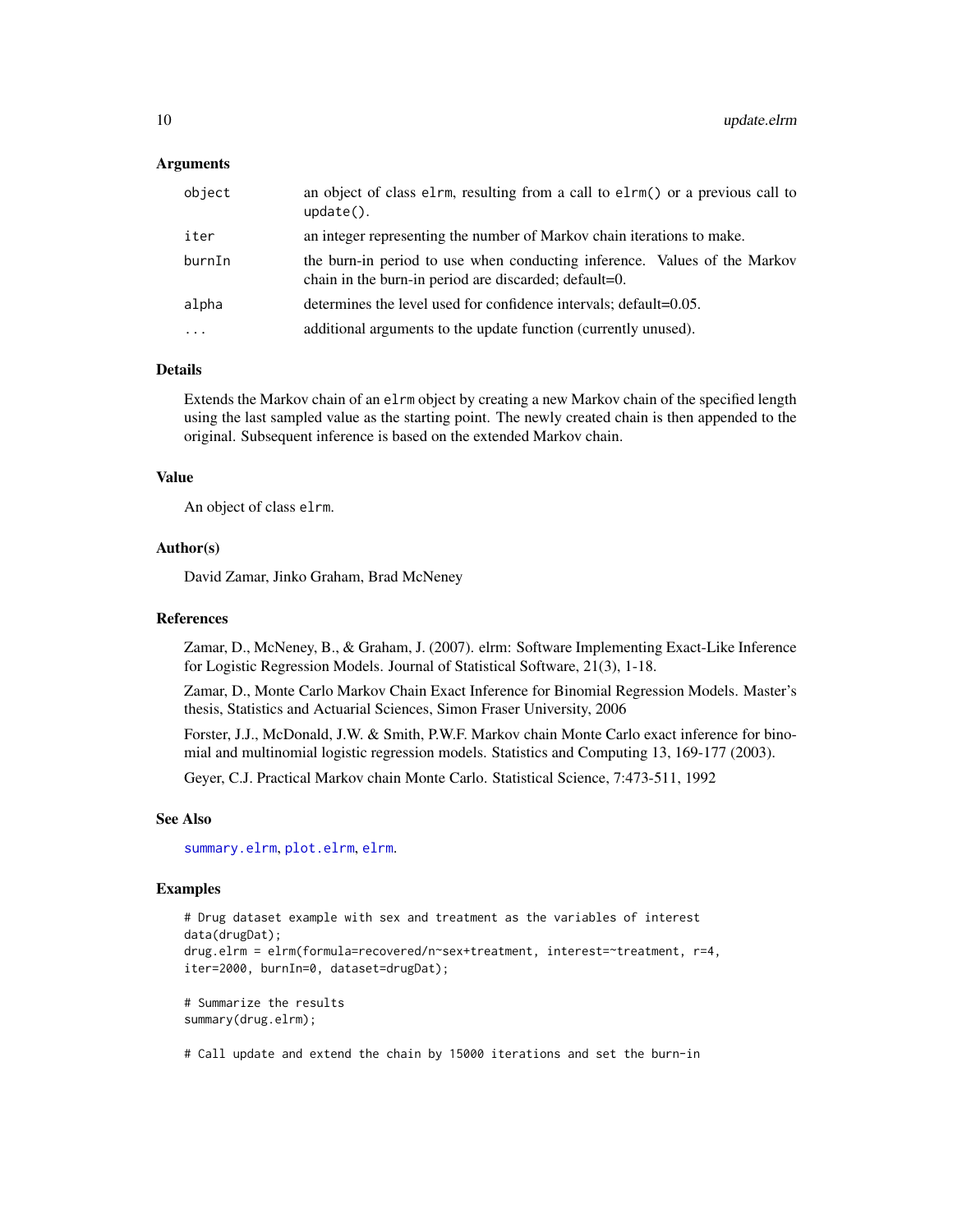#### <span id="page-10-0"></span>utiDat 11

```
# period to 100 iterations
drug.elrm = update(drug.elrm, iter=3000, burnIn=100);
# Summarize the results
summary(drug.elrm);
# Now change the burn-in to 500
drug.elrm = update(drug.elrm, iter=0, burnIn=500);
# Summarize the results
summary(drug.elrm);
```
utiDat *Urinary Tract Infection and Contraceptive Use*

# Description

How is the development of first-time urinary tract infection (UTI) related to contraceptive use? A study of sexually active college women with UTI was conducted, and their use of various contraceptives was surveyed.

#### Usage

data(utiDat)

#### Format

Matrix with columns:

| $\left[ 1,1\right]$  | uti         | numeric | infection status $(1 = yes, 0 = no)$                           |
|----------------------|-------------|---------|----------------------------------------------------------------|
| $[$                  | n           | numeric | number of binomial trials                                      |
| $[$                  | age         | numeric | age of the person                                              |
| [4]                  | current     | numeric | no regular current sex partner $(1 = yes, 0 = no)$             |
| $[$                  | dia         | numeric | diaphragm use $(1 = yes, 0 = no)$                              |
| $\left[ 0.6 \right]$ | $_{\rm oc}$ | numeric | oral contraceptive $(1 = yes, 0 = no)$                         |
| $[0.7]$              | pastyr      | numeric | no regular partner with relationship $\lt 1$ yr (1=yes, 0=no)  |
| $[$ 8]               | vi          | numeric | vaginal intercourse $(1 = yes, 0 = no)$                        |
| $[$ 9]               | vic         | numeric | vaginal intercourse with condom $(1 = yes, 0 = no)$            |
| $[0.10]$             | vicl        | numeric | vaginal intercourse with lubricated condom $(1 = yes, 0 = no)$ |
| [,11]                | vis         | numeric | vaginal intercourse with spermicide $(1 = yes, 0 = no)$        |

#### References

Mehta CR, Patel NR. Logxact for Windows. Cytel Software Corporation, Cambridge, USA, 1999.